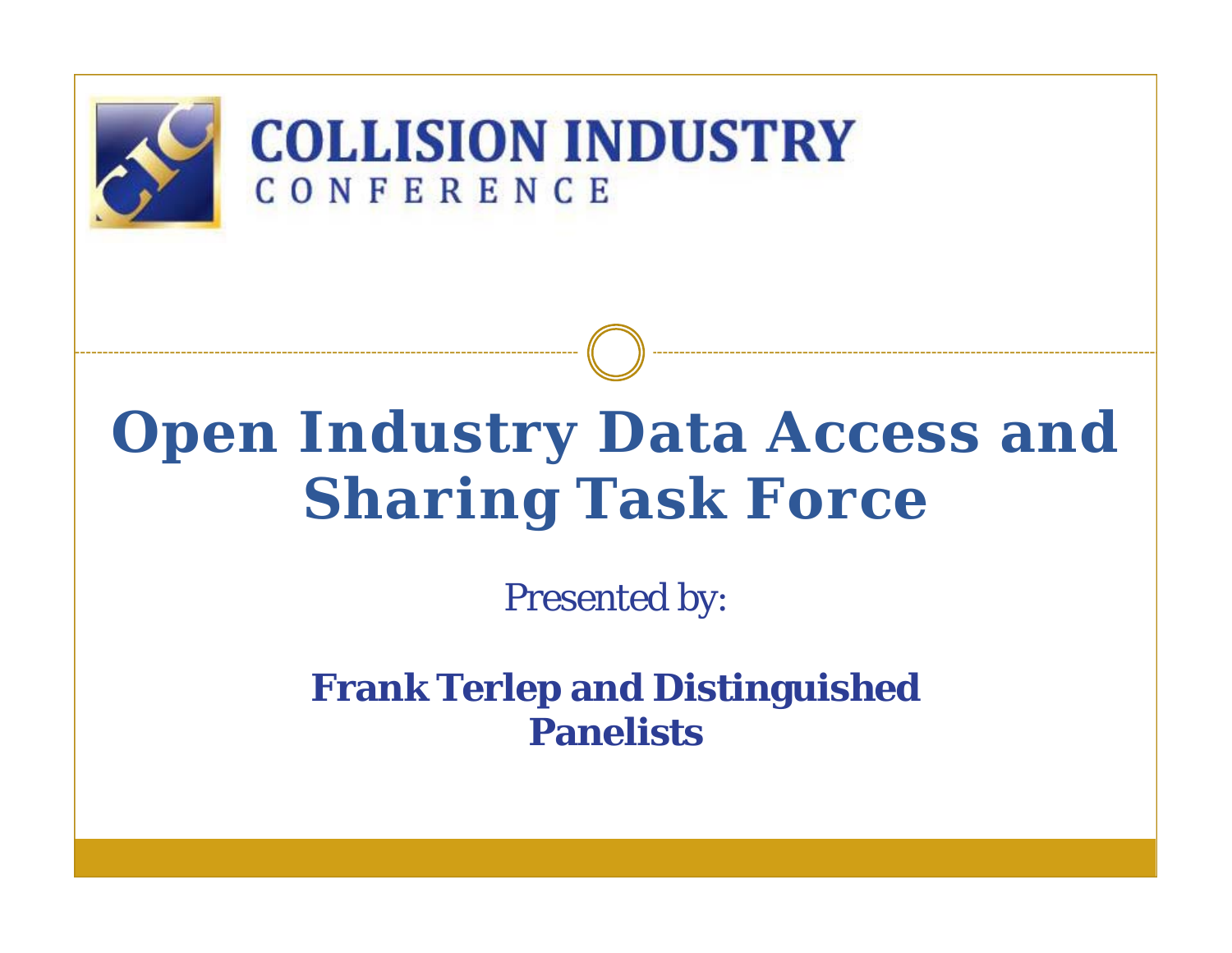# Task Force Participants

| <b>Greg Horn (Hartford Inc)</b>           | Frank Laviola (Paul Davis)        | Jack Rozint (Mitchell Int'l)                    |
|-------------------------------------------|-----------------------------------|-------------------------------------------------|
| <b>Rick Palmer (Computerlogic)</b>        | <b>Tom McGarry (Axalta)</b>       | <b>Aaron Schulenberg (SCRS)</b>                 |
| <b>Scott Biggs (APN)</b>                  | Don Mikrut (Audatex)              | <b>Randy Stabler (Pride AB)</b>                 |
| Dave Braun (Nexsyis)                      | Robb Young (10 Point Complete)    | Mike Powell (Progressive Ins)                   |
| <b>Rob Cooper (Parts Trader)</b>          | Dan Risley (ASA)                  | <b>Judell Anderson (AASP)</b>                   |
| Dean Ricciardulli (AllData)               | Mike Gilliland (Auto House)       | Daniel Friedman (EHI)                           |
| Elaina Sacchire (SOS)                     | <b>Bill Lopez (OE Connection)</b> | Jim Keller (1 Collision)                        |
| Jordan Hendler (WMBA)                     | John Vito (Hertz)                 | <b>Steve Seissman (Vehicle Owners</b><br>Guide) |
| <b>Vince Romans (The Romans</b><br>Group) | Jeff Schroder (Car-Part.com)      | Tom Julius (Car-Part.com)                       |
| <b>Pat Blech (OE Connection)</b>          | Aimee Getty (Nexsyis)             | <b>Bernie Allen (Nexsyis)</b>                   |



**COLLISION INDUSTRY**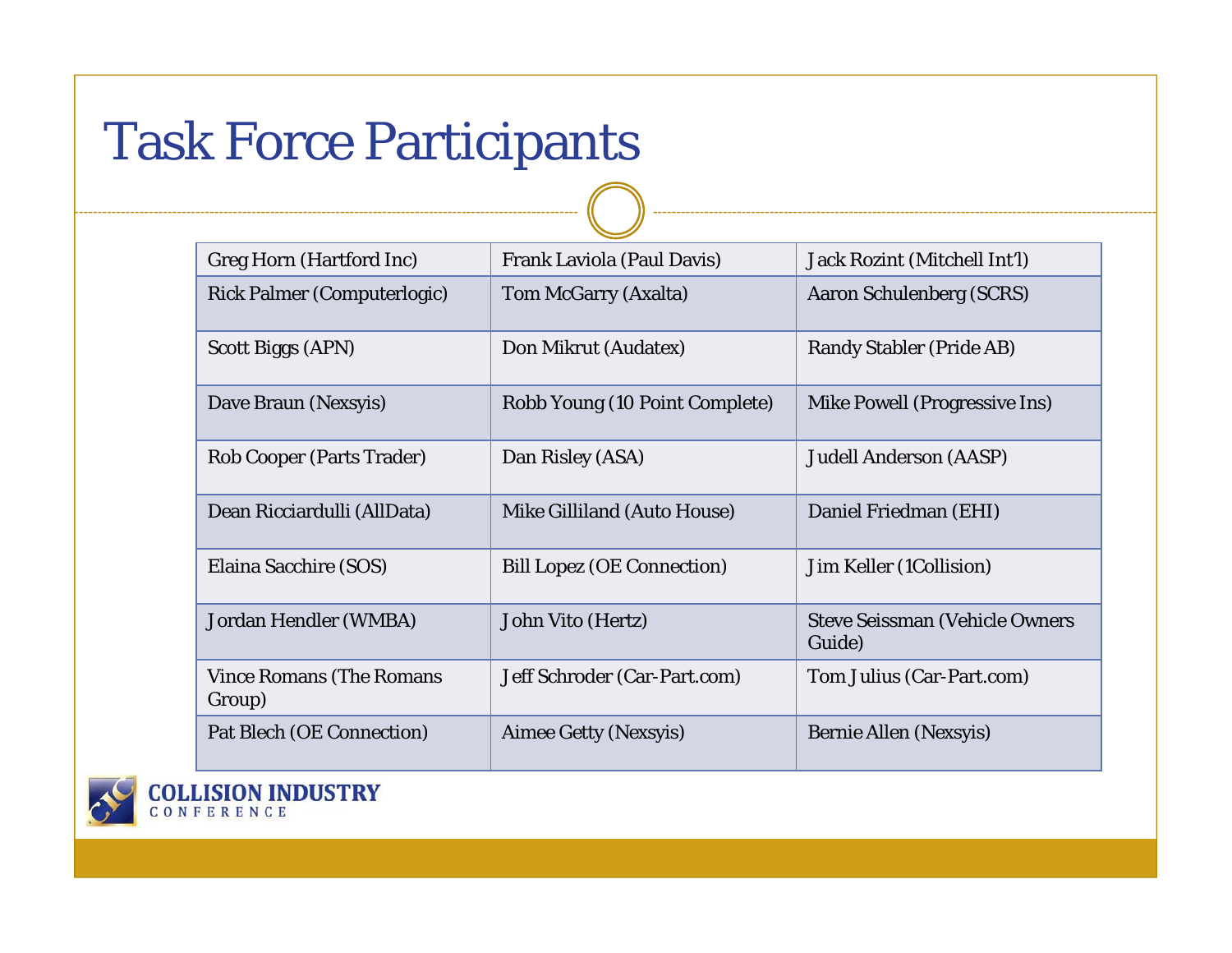## Why Was Task Force Created?

- Evaluate and then present the ramifications of the recent BMS announcement by CCC
- Evaluate and present other options than announced solution
- Determine and develop industry education and communications
- Develop and present industry position statement

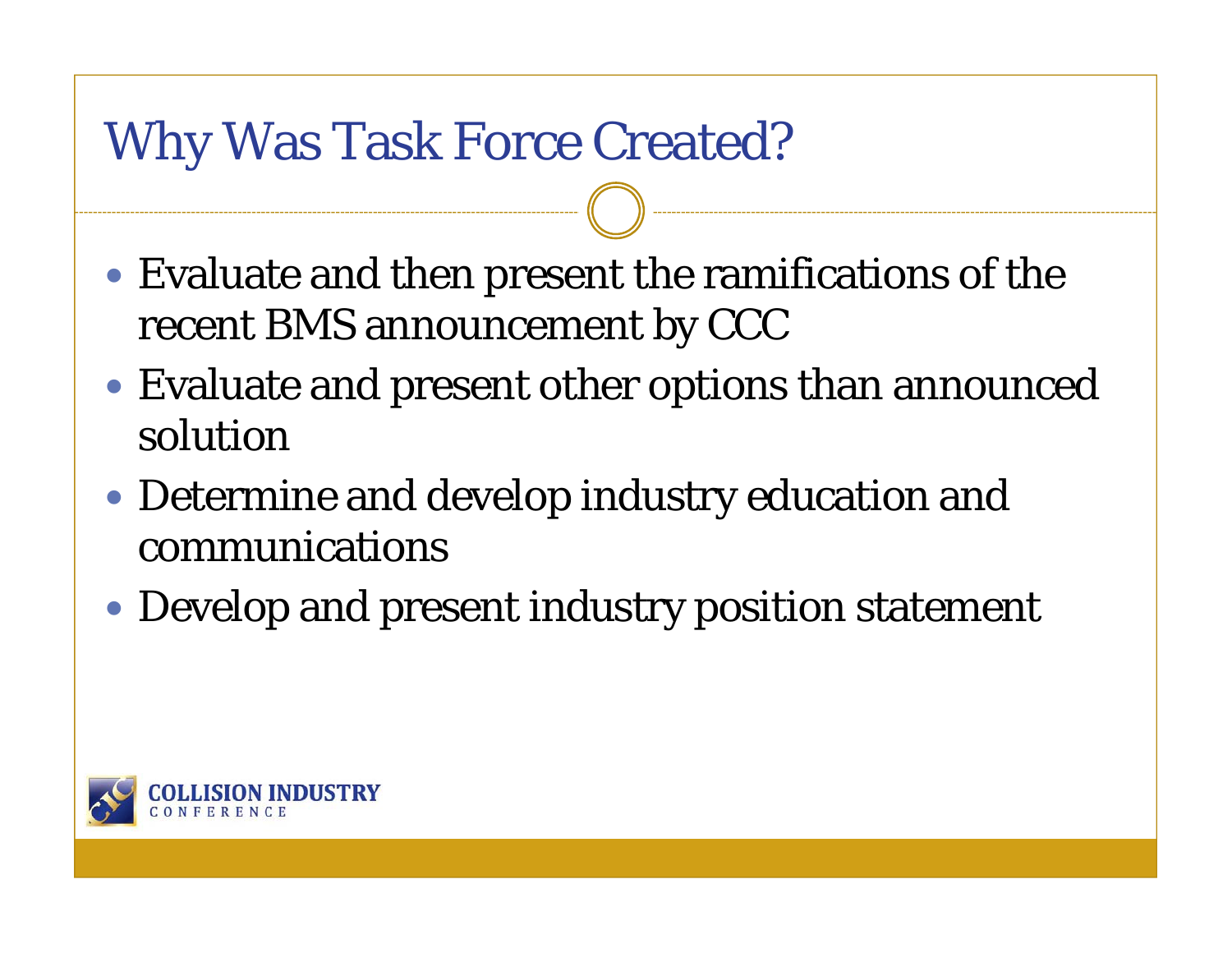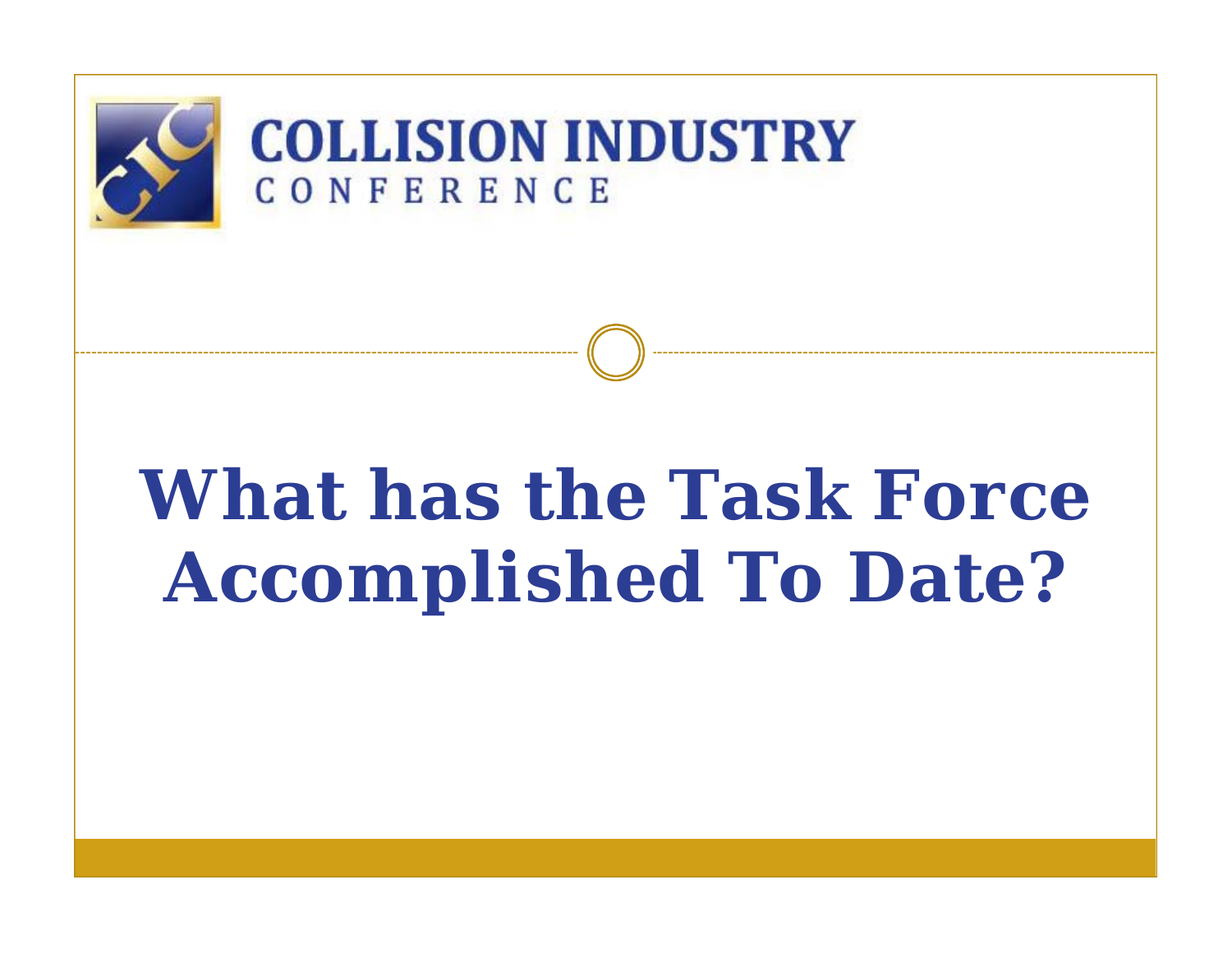#### What has the Task Force Accomplished To Date?

- 2 Conference Calls
- Multiple Educational Presentations to Industry Participants
- Identified Several "Important" Terms and License Agreement Requirements For Shops and 3rd Parties
- Calculated an Estimated "back of a napkin" Cost to the Industry
- Sent a List of Questions to CCC
	- *Responses received Tuesday*
- Organized Today's Panel Presentation



**JSION INDUSTRY**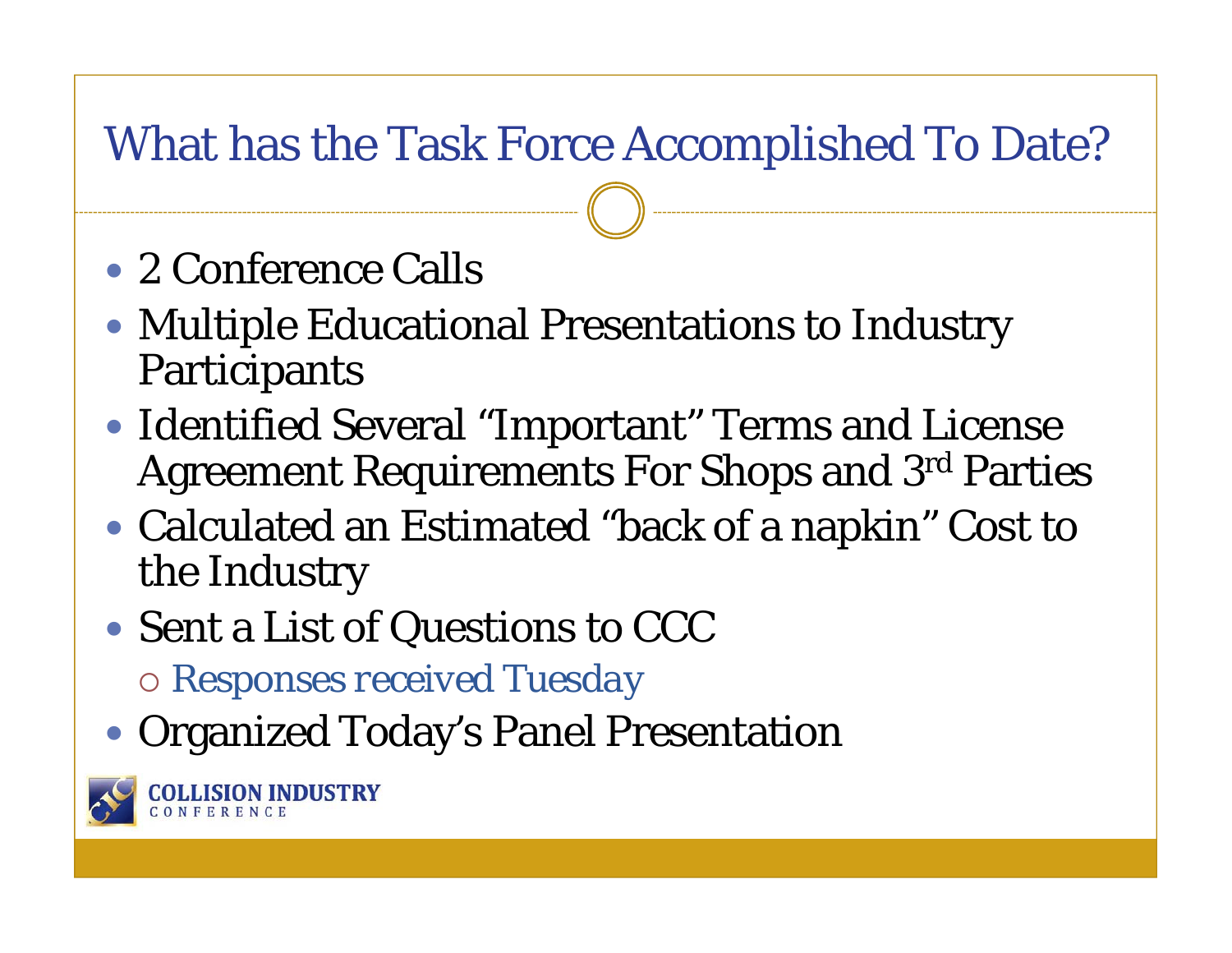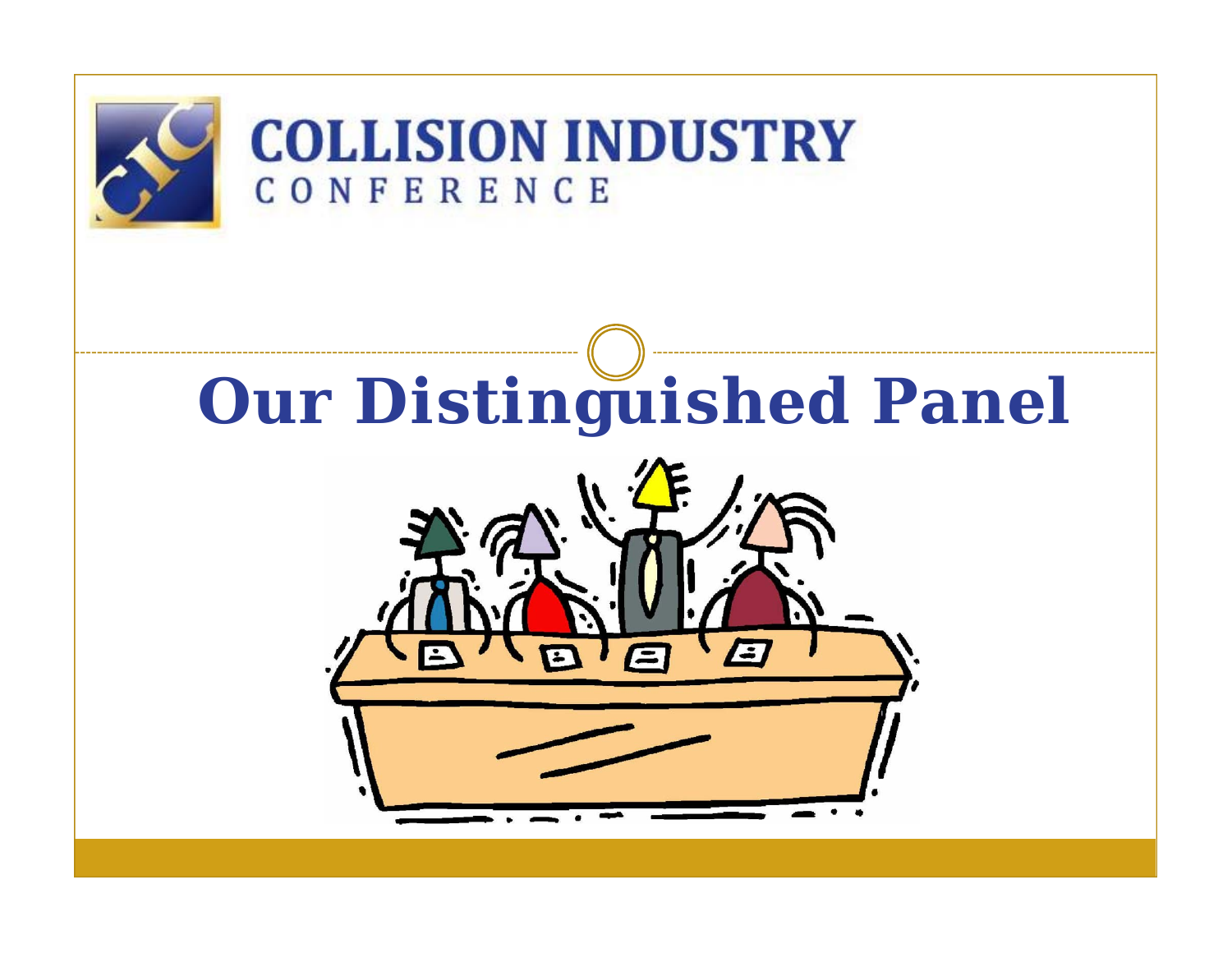## Distinguished Panelists

- **Rick Palmer:** ComputerLogic
- **Scott Biggs:** Assured Performance
- **Dave Braun:** Nexsyis Shop Management
- **Jeff Schroder:** Car-Part.com
- **Barry Dorn:** Dorn's Body & Paint
- **Brett Bailey:** A&B Auto Body
- **Pete Tagliapietra:** NuGenIT
- **Don Mikrut:** Audatex a Solera Company

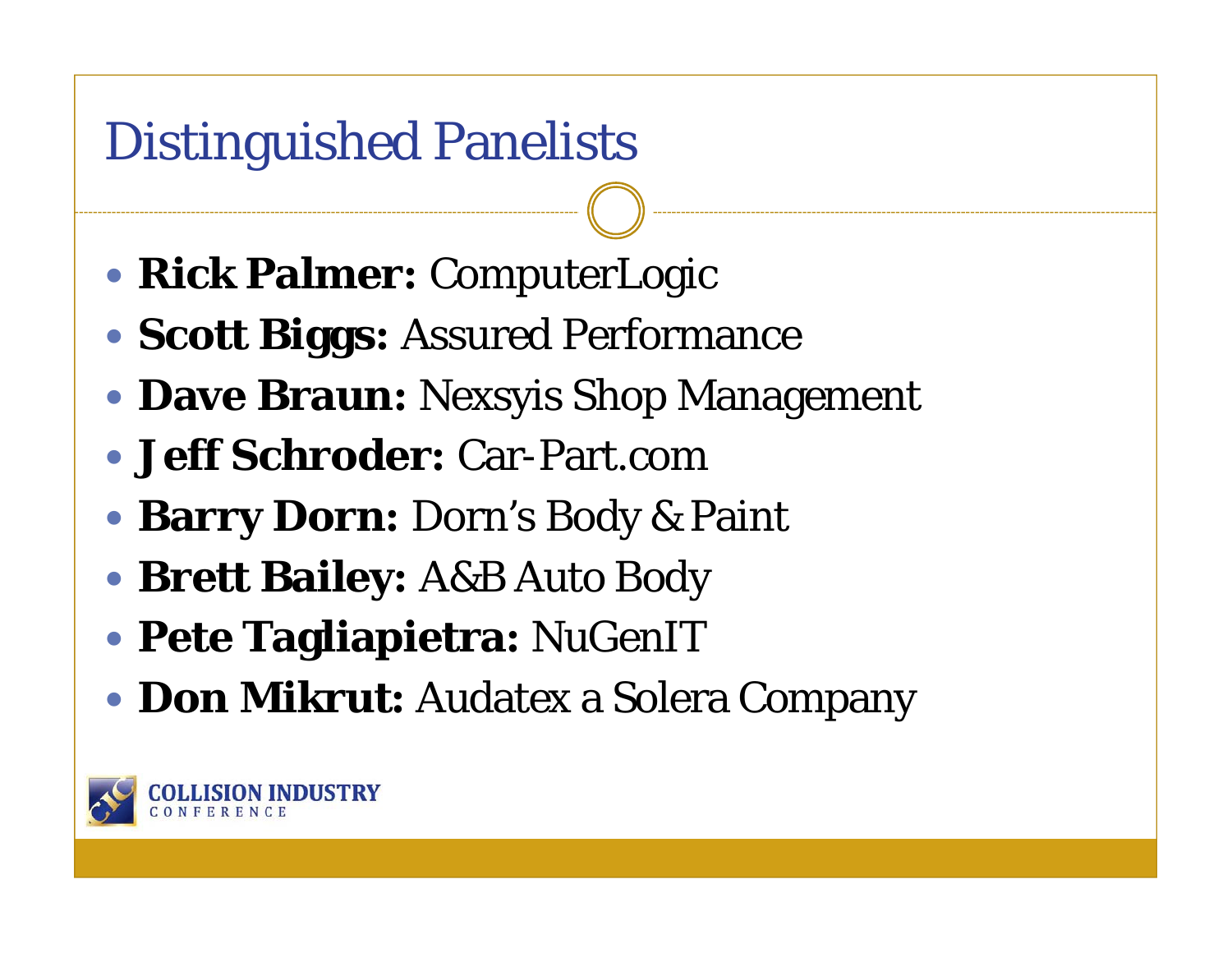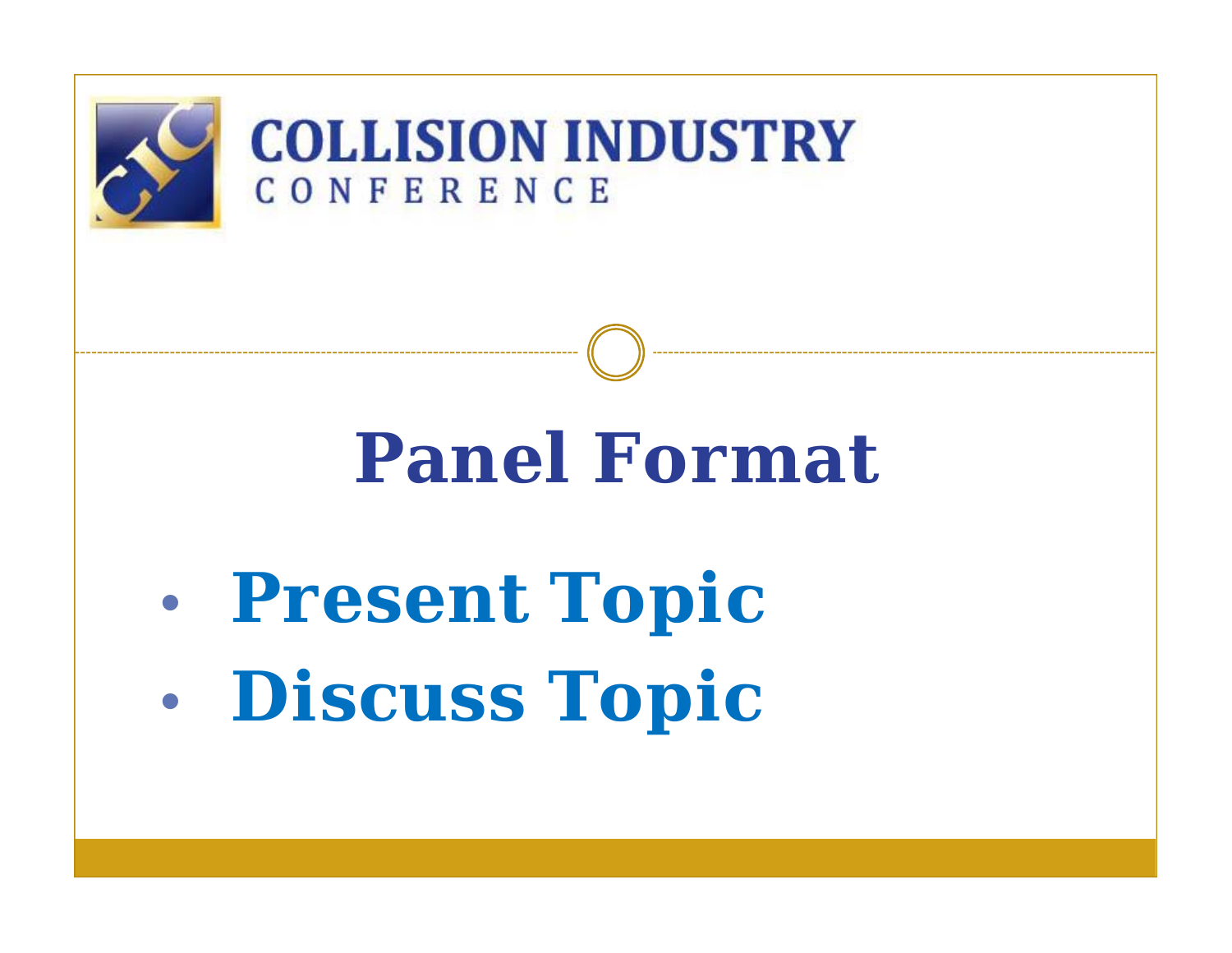# List of Topics

- Data Ownership Terms and License Agreements
- Back of the Napkin Potential Industry Costs
- Will Increased Costs be Shared with Customers?
- Access and Control of All Data and Transactions
- Price Increases?
- CCC BMS Usage: Industry Standard, Red Herring or Both?
- "Unfair" Competitive Advantage?

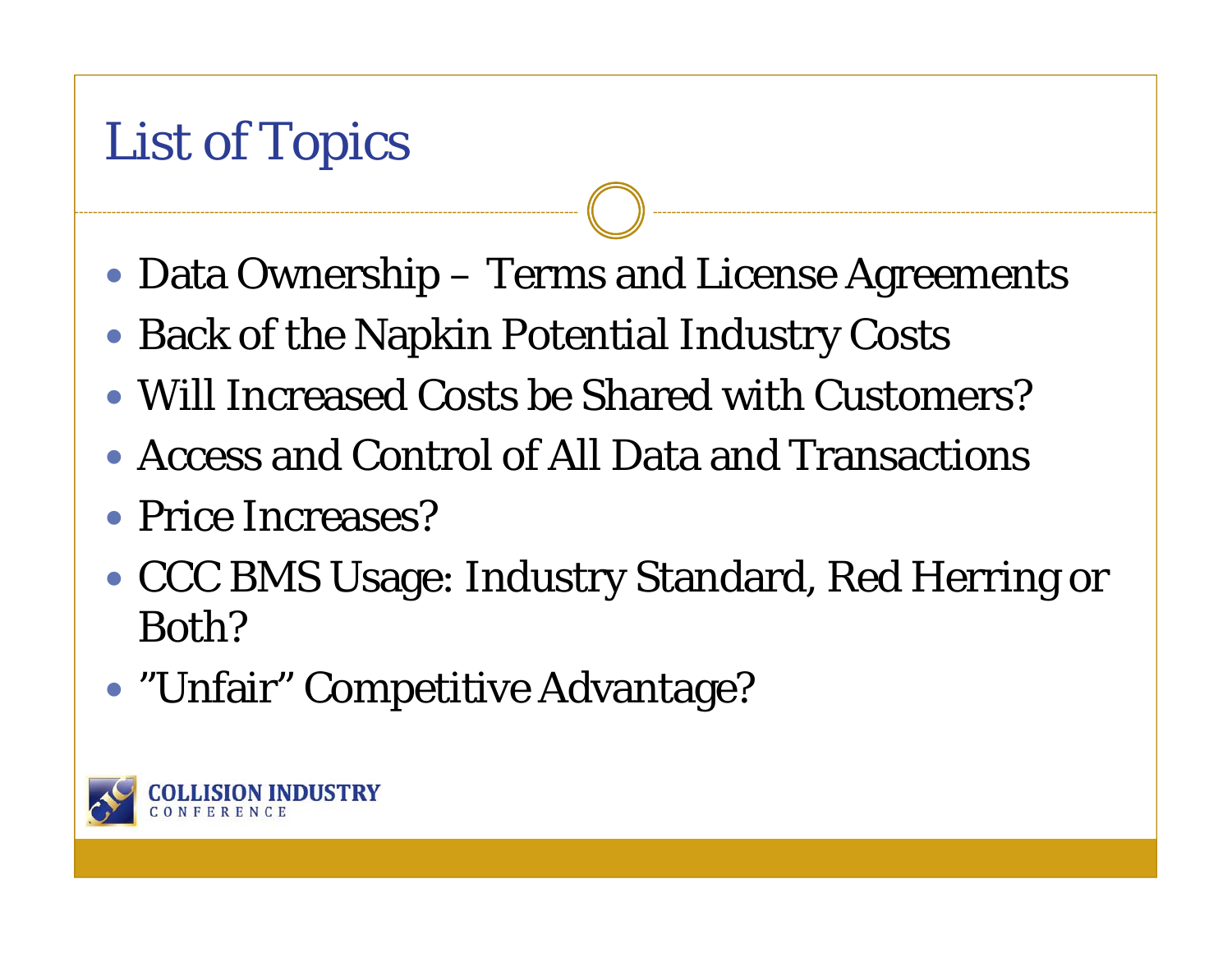

#### **COLLISION INDUSTRY** CONFERENCE

**News Release** 

#### **CIECA - Standards and Business Models**

Pittsburgh, PA, April 19, 2017 - The Collision Industry Electronic Commerce Association (CIECA) would like to state its position based on recent industry discussions of CIECA Standards and member implementations.

In recent months. CIECA has been asked to comment on the business model of one of its members. CIECA does not comment on the business model of any of its members. However, it is important to remember that the CIECA Standards and the choice of business models are two very different things.

CIECA remains committed to its mission to develop electronic communication standards that allow the collision industry to be more efficient. It is inappropriate to identify the CIECA Standards as the reason for business model changes.

For the past 23 years, CIECA has achieved exceptional success in delivering standards for the collision industry.